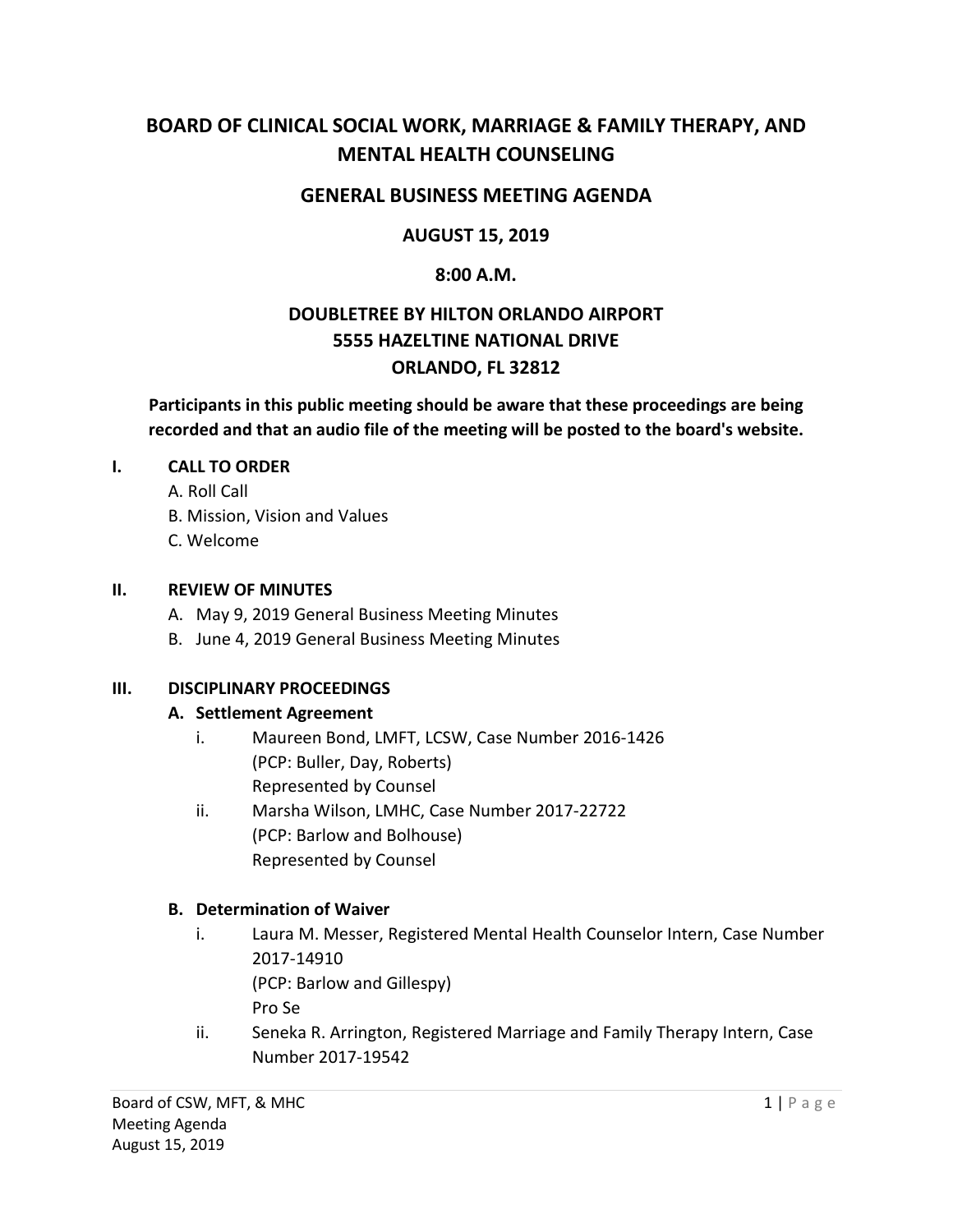(PCP: Barlow, Roberts, Gray, Buller and Otis) Pro Se

- iii. Daphne M. Chaisson, Registered Marriage and Family Therapy Intern, Case Number 2016-21127 (PCP: Barlow and Cecil-Van Den Heuvel) Pro Se
- iv. Gabriel L. Tito, Registered Marriage and Family Therapy Intern, Case Number 2046-08678 (PCP: Buller, Day and Roberts) Represented by Counsel
- v. Victoria C. Hernandez, LMHC, Case Number 2017-17570 (PCP: Day and Buller) Pro Se

# **C. Voluntary Relinquishment**

i. Irma I. Phillips-Maxwell, Registered Mental Health Counselor Intern, Case Number 2018-21137 (PCP: N/A) Pro Se

# **IV. PROSECUTION REPORT**

A. Chad Dunn, Assistant General Counsel

# **V. PETITION FOR VARIANCE OR WAIVER OF RULE**

- A. Isaac Yitzhak Cohen
- B. Kristen Thompson
- C. Diane Sanders
- D. Penny Winkle
- E. Anissa Mitchell

# **VI. APPEARANCES**

# **A. Application for Registered Mental Health Counselor Intern**

- i. Sylvia Fern Faniel
- ii. Jason Wynn
- iii. Betty Harvey
- iv. Clarence Fedd
- v. Dwayne Douglas Tolliver
- vi. Susan Wilson
- vii. Keyunda Washington